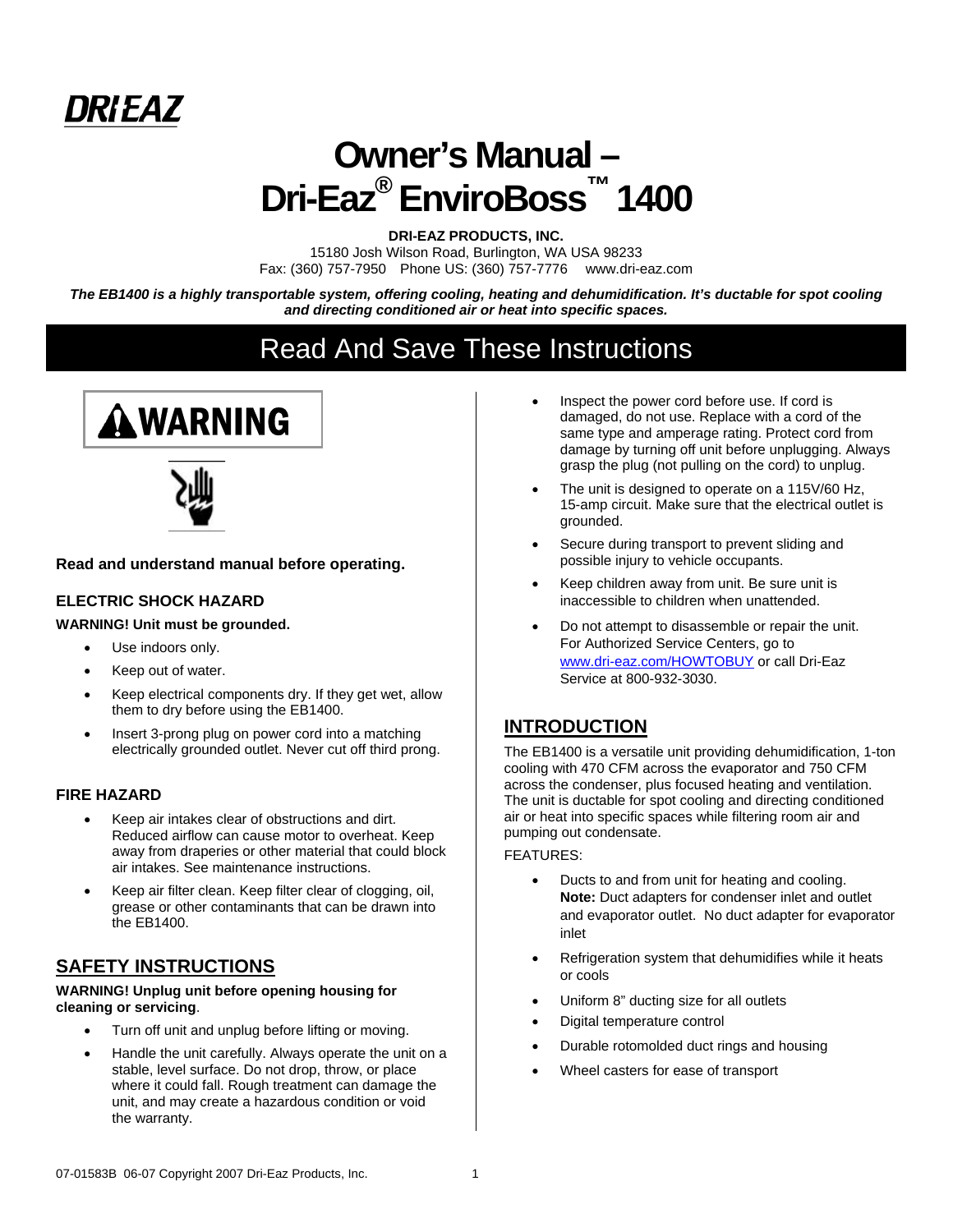# **PARTS IDENTIFICATION** (Shown, below)



**Front and Right Side View**



**Back and Left Side View** 

# **OPERATING INSTRUCTIONS**

#### **GETTING STARTED**

PLACEMENT:

For cooling or heating, place at least one EB1400 per room.

- 1. Place the unit on a level surface.
- 2. Make sure the System switch is set to Off then plug power cord into a standard 115v grounded outlet.
- 3. Set the digital temperature controls needed to function (see below).
- 4. Check for proper operation before leaving the unit unattended. Do not move or carry the EB1400 when it is running or plugged in.

#### OPERATING RANGE

Recommended operating range is between 60° – 115° F. The EB 1400 will not function properly when operating in environment with temperatures outside this range.

#### CYCLE TIMES AND COMPRESSOR PROTECTION

The EB1400 thermostat includes an automatic compressor protection feature to avoid potential damage to the cooling system from short cycling. This thermostat automatically provides a 5-minute delay after turning off the cooling system output to protect the compressor. This protection is also present while operating the unit in heating applications.

#### **Important Notes:**

- If unit loses power or gets unplugged during operation, operator MUST wait 5 minutes before plugging unit back in or risk damaging the compressor or tripping the circuit breaker in the facility.
- Always turn the System switch to OFF before unplugging.
- If the System setting is adjusted during operation the unit will automatically delay 5 minutes before start-up.
- When switching unit from cooling to heating or heating to cooling operator must adjust setpoint temperature.

#### **TESTING AND PROGRAMMING THERMOSTAT**

DIGITAL CONTROLS

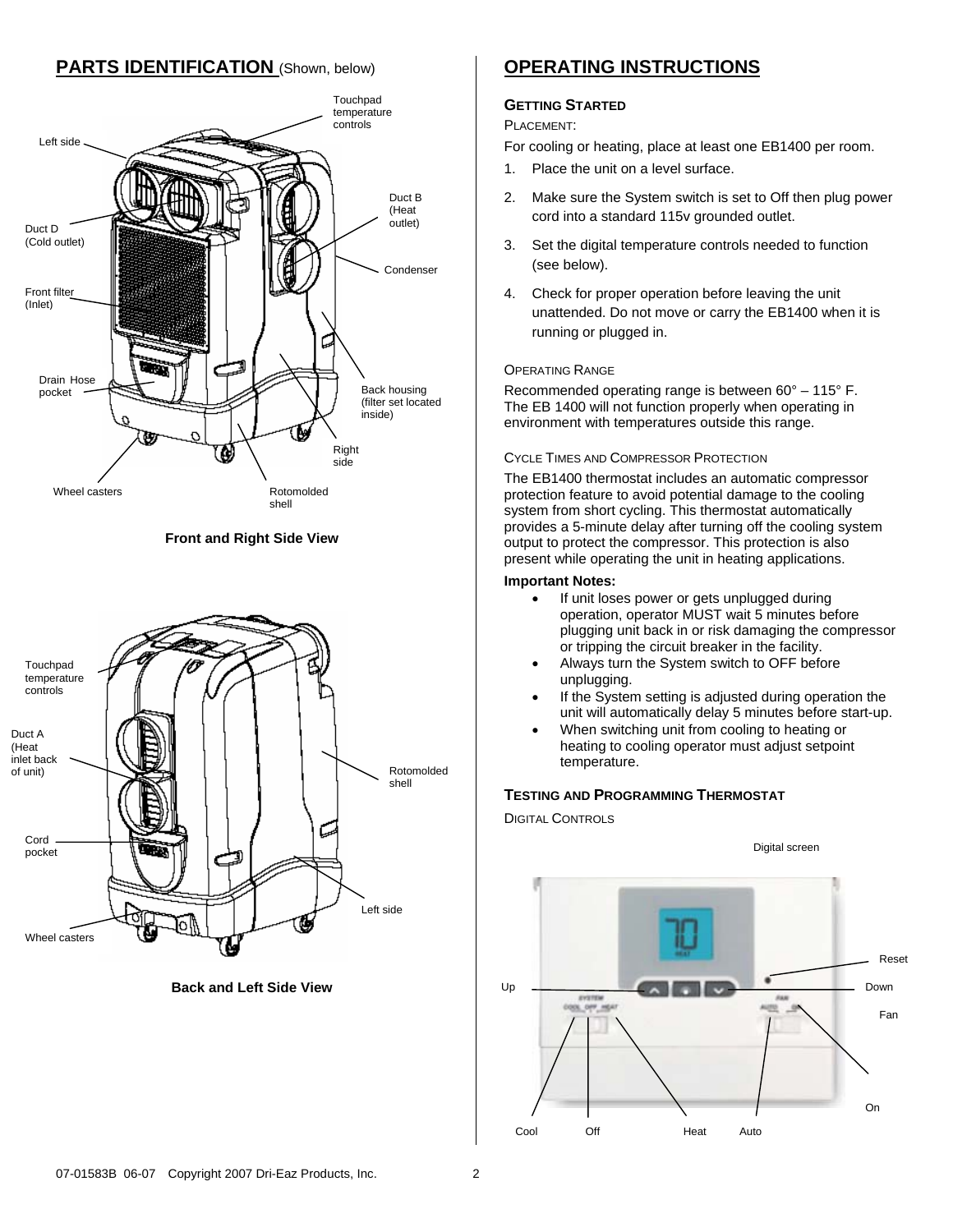#### **TEST THERMOSTAT:**

- 1. Move the system switch from OFF to the HEAT position. Press the **^** button on the keypad until the setpoint temperature setting is a minimum of 3 degrees higher than the current room temperature. The EB1400 should start within several seconds.
- 2. The system switch in the OFF position. The EB1400 should stop within several seconds on normal single stage heating or cooling systems. **Note:** On refrigeration systems you must wait 5 minutes for the automatic compressor short cycle protection period to expire, or press the RESET button to bypass this feature for initial testing purposes. Pressing the RESET button will erase any user program settings.
- 3. Place the system switch in the COOL position.
- 4. Press the **v** button on the keypad until the setpoint temperature is a minimum of 3 degrees lower than the current room temperature. The cooling system should start within several seconds.
- 5. Place the fan switch in the AUTO position when using the EB1400.

#### **VIEWING SET TEMPERATURE**

- 1. Press and hold **^** or **v** button. The current setpoint temperature will be displayed in the place of the current room temperature, and the indicator SET will be displayed.
- 2. The display will return to normal operating mode when the **^** or **v** buttons are released. The SET indicator will turn off, indicating that the current temperature shown in the display is the room temperature. Continuing to hold the **^** or **v** button for 3 seconds or longer will allow the user to change the current setpoint temperature (See Changing Set Temperature, below).

#### **CHANGING SET TEMPERATURE**

- 1. Press and hold **^** or **v** button for 3 seconds. The entire display will flash once and the SET indicator will be flashing. Release the **^** or **v** button and press the **^** or **v** button again as desired to adjust the set temperature.
- 2. The display will return to normal operating mode after 5 seconds.
- 3. The SET indicator will turn off in the display, indicating that the current temperature shown in the display is the room temperature.

#### **HIGH TEMPERATURE SAFETY SWITCH**

When the selector switch is set to HEAT, a software feature automatically turns the unit off if the room temperature rises above 93°F (34°C). If the temperature rises above 99°F (37°C), the thermostat mechanically turns the unit off.

#### **NON-VOLATILE MEMORY**

In the event of a power failure, the non-volatile memory feature of this unit allows all settings to be recovered. When AC power is restored after an outage, all settings are retrieved from memory and reinstated.

#### **RESETTING THERMOSTAT**

The Reset feature allows the user to completely reset the thermostat to return to factory-set software settings.

1. To erase all entered settings, gently press RESET button using a paper clip or a small pencil tip.

2. This will return all thermostat settings to their default values and register all new manual switch settings for proper operation.

#### **DUCTING INSTRUCTIONS FOR THE EB1400:**

DUCT A: HEAT INLET DUCT B: HEAT OUTLET DUCT D: COLD OUTLET

- DUCTING: The unit is ductable for directing conditioned air or heat into specific spaces.
- DUCTING SIZE: Use 8-inch diamater ducting and secure with clamps on duct adapters.
- SIDE DUCTING: When using duct on the side, ducting should be run sideways out doors and windows. Put unit in corner and duct up at an angle into ceiling tiles (not directly up).
- RIGID DUCTING: Duct A requires rigid ducting (not layflat) attached by clamps.

#### APPLICATIONS (Visit the EB1400 VTC at): http://www.dri-eaz.com/VTC/EB1400.html

- COOLING IMMEDIATE AREA: Cold air blowing from Duct D (not ducted) will cool overall room.
- HEATING AREA: Duct B outputs heat; ducting is needed if ducting warm air outside room or to focus heat in targeted area. If not ducted outside the room then it will heat the immediate space.
- NEUTRAL AIR CONDITIONING: For neutral air conditioning duct both B (heat outlet) & A (heat inlet) outside the structure.
- DEHUMIDIFYING: Spot cool with dehumidification by ducting outlet D. No ducting is needed to dehumidify overall area.
- SPOT COOLING: For spot cooling point outlet D air stream to specific area or duct it to spot cool.

#### **TRANSPORTING AND STORING**

- 1. Before transporting, move Duct B ducting adapter to either the front or back of the unit to prevent damage. **Note:** Do not expose the thermostat to moisture and rain when transporting in uncovered vehicles such as flatbed trucks.
- 2. Transport the unit on stairs or over rough surfaces upright on the Unimover or hand truck and hold in place using straps. **WARNING!** Take care when loading the unit on a hand truck; the unit could tip over resulting in personal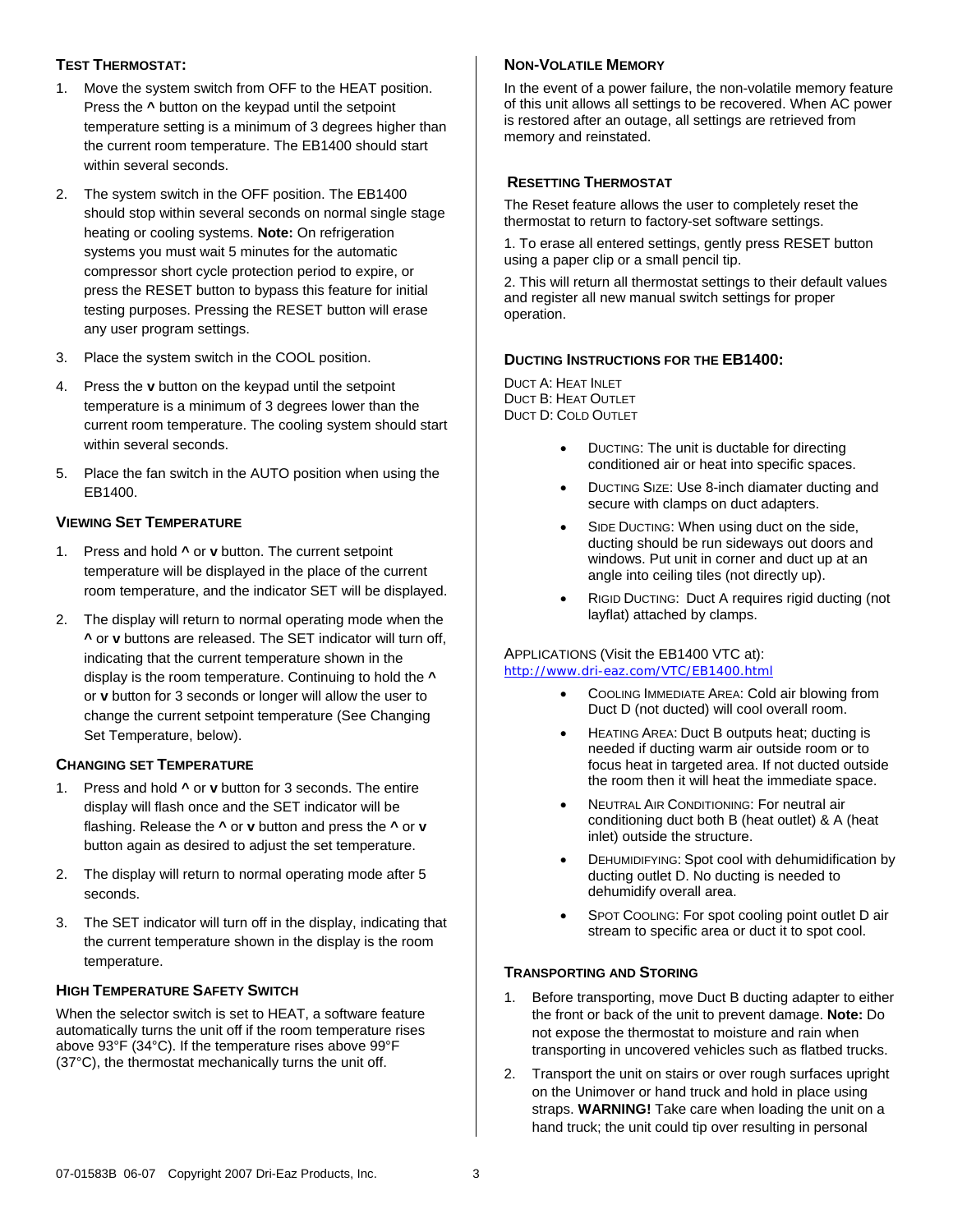injury. Always place a strap around the top of the EB1400 and secure it to the Unimover or hand truck before attempting to lift the unit.

3. Store with left side of unit against the wall and keep upright while transporting. Secure into place with a strap. *NOTICE!* Store securely to avoid any damaging impact to internal parts.

# **MAINTENANCE**

**WARNING!** Turn off and unplug unit before cleaning or servicing.

#### **BEFORE EACH USE**

1. **Inspect Power Cord**

Inspect power cord for cuts, fraying or damage; do not use if damaged.

#### **WEEKLY MAINTENANCE**

#### **Inspect Front Filter**

Slide duct ring adapters for outlet D off to remove front filter for cleaning. Slide out the filter and inspect for damage or excessive dirt. Use a clean 3M™ HAF Filter (below). Replace filter every four months or earlier if necessary. For Parts and Service call your local distributor, or the Dri-Eaz Service Department at 800-932-3030 or (360) 757-7776.

#### **Use Clean 3M HAF Filters**

Keep clean filters in the unit at all times to keep out dust and protect internal components. Vacuum filter up to 3 times and reuse. **Note:** The two filters used for the unit are the same type but different sizes. Be sure the appropriate size is installed.

#### **MONTHLY MAINTENANCE**

#### 1. **Exterior Inspection**

Inspect exterior components and make sure they are properly installed. Listen to the unit for abnormal sounds. For Parts and Service call your local distributor, or the Dri-Eaz Service Department at 800-932-3030 or (360) 757-7776.

#### 2. **Clean Exterior**

Clean the housing with a damp cloth. Bring back the original shine with a vinyl cleaner/polish like those used on automobile plastics.

#### 3. **Inspect Back Filters**

The second set of filters is in the back of the unit on the condenser side and may only require cleaning periodically (every 3-6 months depending on the cleanliness of the air ducted or drawn into the condenser inlet). To access these filters, use a  $3/8$ " socket wrench to remove the 6  $\frac{1}{4}$ -20 bolts holding the back cover in place. If you need further assistance, contact the Dri-Eaz Service Department at 800-932-3030 or (360) 757-7776.



 **Condenser Side Filter Location**

#### SPECIFICATIONS

| Model                    | F374                        |
|--------------------------|-----------------------------|
| Weight                   | 185 lbs. (84.1 kg)          |
| Dimensions (HxDxW)       | 45" x 25" x 31"             |
|                          | (114.3 cm x 63.5 cm x 78.7) |
|                          | cm)                         |
| Amperage                 | 11.7 amps                   |
| BTU's (cooling capacity) | 10,120 BTU/h                |
| <b>CFM</b>               | 470 Evaporator air stream   |
|                          | 750 Condenser air stream    |
| Power                    | 1265 W (1.695 HP)           |
| <b>Filters</b>           | <b>3M HAF Filter</b>        |
| Cord Length              | 20 ft. (6.1 m)              |
| Construction             | Rotomolded shell            |
| Safety                   | ETL listed to UL 474 and    |
|                          | CSA C22.2 #92-1971          |

Specifications are subject to change without notice.

Some values may be approximate.

**FOR PARTS AND SERVICE CALL YOUR LOCAL DISTRIBUTOR,**  or the Dri-Eaz Service Department at 800-932-3030 or (360) 757-7776. www.dri-eaz.com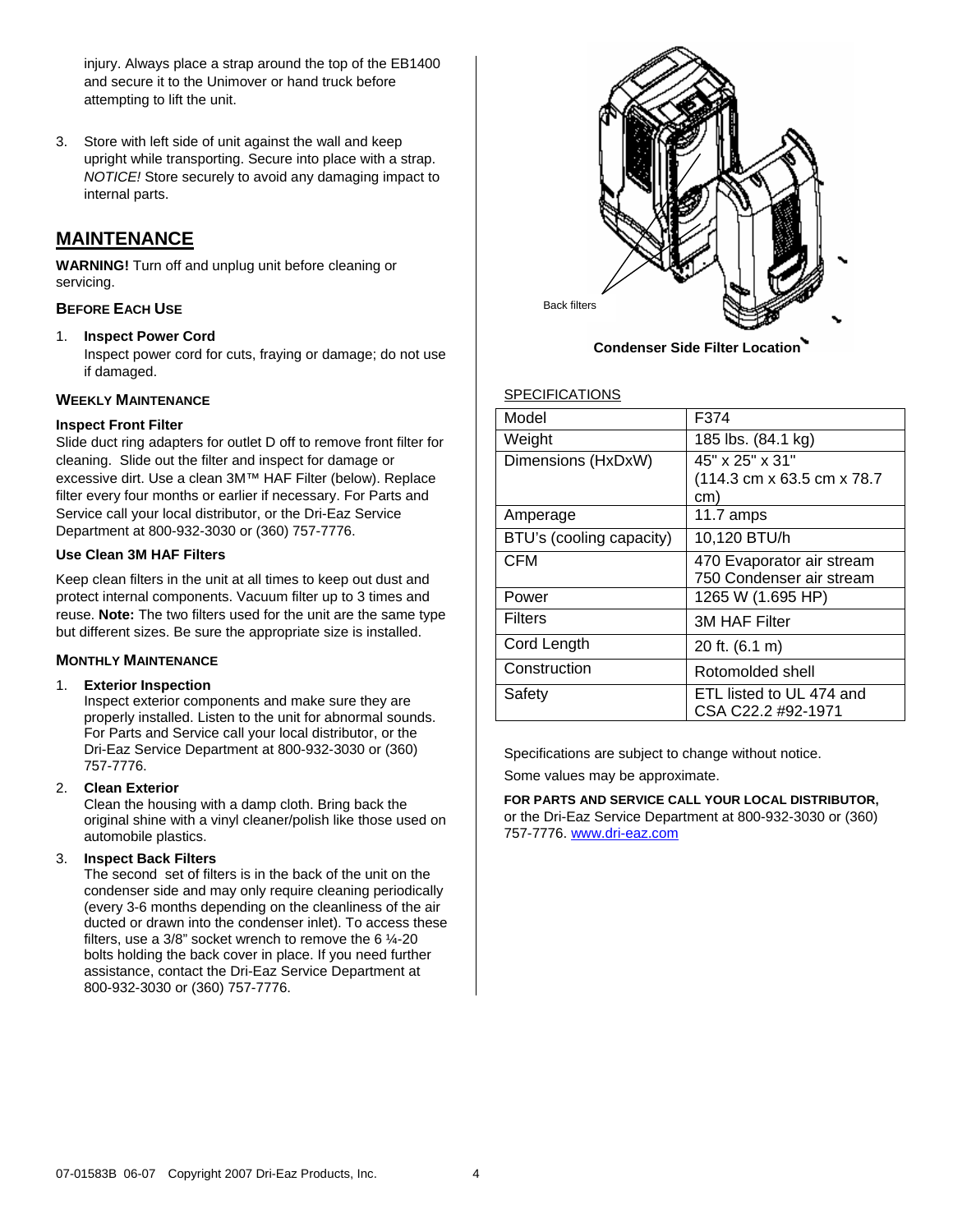

# **Manual del propietario – Dri-Eaz® EnviroBoss™ EB1400**

**DRI-EAZ PRODUCTS, INC.** 

15180 Josh Wilson Road, Burlington, WA USA 98233 Fax: (360) 757-7950 Teléfono en EE.UU.: (360) 757-7776 www.dri-eaz.com

*El EB1400 es un sistema muy portátil, que ofrece enfriamiento, caldeo y deshumidificación. Está entubado a fin de ofrecer enfriamiento localizado y proporcionar aire acondicionado o calor en espacios específicos.* 

# Lea y guarde estas instrucciones

# **AADVERTENCIA**



**Lea y comprenda el manual antes de operar.**

#### **PELIGRO DE DESCARGA ELÉCTRICA**

**¡ADVERTENCIA! La unidad debe estar conectada a tierra.** 

- Para uso en interiores solamente.
- Manténgalo lejos del agua.
- Mantenga secos los componentes eléctricos. Si se mojan, deje que se sequen antes de usar el EB1400.
- Inserte el enchufe de 3 clavijas del cable de alimentación en una toma de pared con el mismo nominal puesta a tierra. No corte nunca la tercera clavija.

#### **PELIGRO DE INCENDIO**

- Mantenga todas las entradas de aire libres de obstrucciones y suciedad. La reducción del caudal de aire puede dar lugar al sobrecalentamiento del motor. Manténgalo lejos de cortinas u otros materiales que pudieran bloquear las entradas de aire. Véanse las instrucciones de mantenimiento.
- Mantenga limpio el filtro de aire. Mantenga el filtro limpio de obstrucciones, aceite, grasa u otros contaminantes que pudieran introducirse en el EB1400.

## **INSTRUCCIONES DE SEGURIDAD**

**¡ADVERTENCIA! Desenchufe la unidad antes de abrir la caja para realizar la limpieza e el mantenimiento.**

- Apague y desenchufe la unidad antes de levantar o mover la unidad.
- Manipule la unidad con cuidado. Opera la unidad siempre sobre una superficie estable y nivelada. No

la deje caer, la tire ni la coloque en un lugar donde pueda caerse. La manipulación brusca puede dañar la unidad, y dar lugar a una situación peligrosa o invalidar la garantía.

- Inspeccione el cable de alimentación antes de usar. Si el cable está dañado, no lo use. Cámbielo por un cable del mismo tipo y amperaje nominal. Proteja el cable de los daños apagando la unidad antes de desenchufarla. No desenchufe el cable tirando de él, en su lugar, sólo tire del enchufe.
- La unidad ha sido diseñada para operar a 115V/60 Hz, en un circuito de 15 amperios. Asegúrese de que la toma eléctrica está puesta a tierra.
- Asegure la unidad durante el transporte para evitar que se mueva u ocasione lesiones a los ocupantes del vehículo.
- Manténgalo alejado de los niños. Asegúrese de que los niños no tengan acceso a la unidad cuando esté funcionando sin su atención personal.
- No intente desmontar ni reparar la unidad. Para más información sobre Centros de Servicio autorizados, visite: www.dri-eaz.com/HOWTOBUY o llame al Departamento de Servicio Técnico de Dri-Eaz en el 800-932-3030.

# **INTRODUCCIÓN**

El EB1400 es una unidad versátil que ofrece deshumidificación, enfriamiento de 1-tonelada con 470 CFM, a través del evaporador y de 750 CFM a través del condensador además de caldeo y ventilación centralizados. La unidad está entubada para ofrecer enfriamiento localizado y aportar aire acondicionado o calor en espacios específicos al tiempo que filtra el aire de la habitación y extrae la condensación.

CARACTERÍSTICAS:

• Conductos a y desde la unidad para la calefacción y los enchufes que se refrescan. **Nota:** Adaptadores de conductos para la entrada y salida del condensador y salida del evaporador. No lleva adaptador de conducto para la entrada del evaporador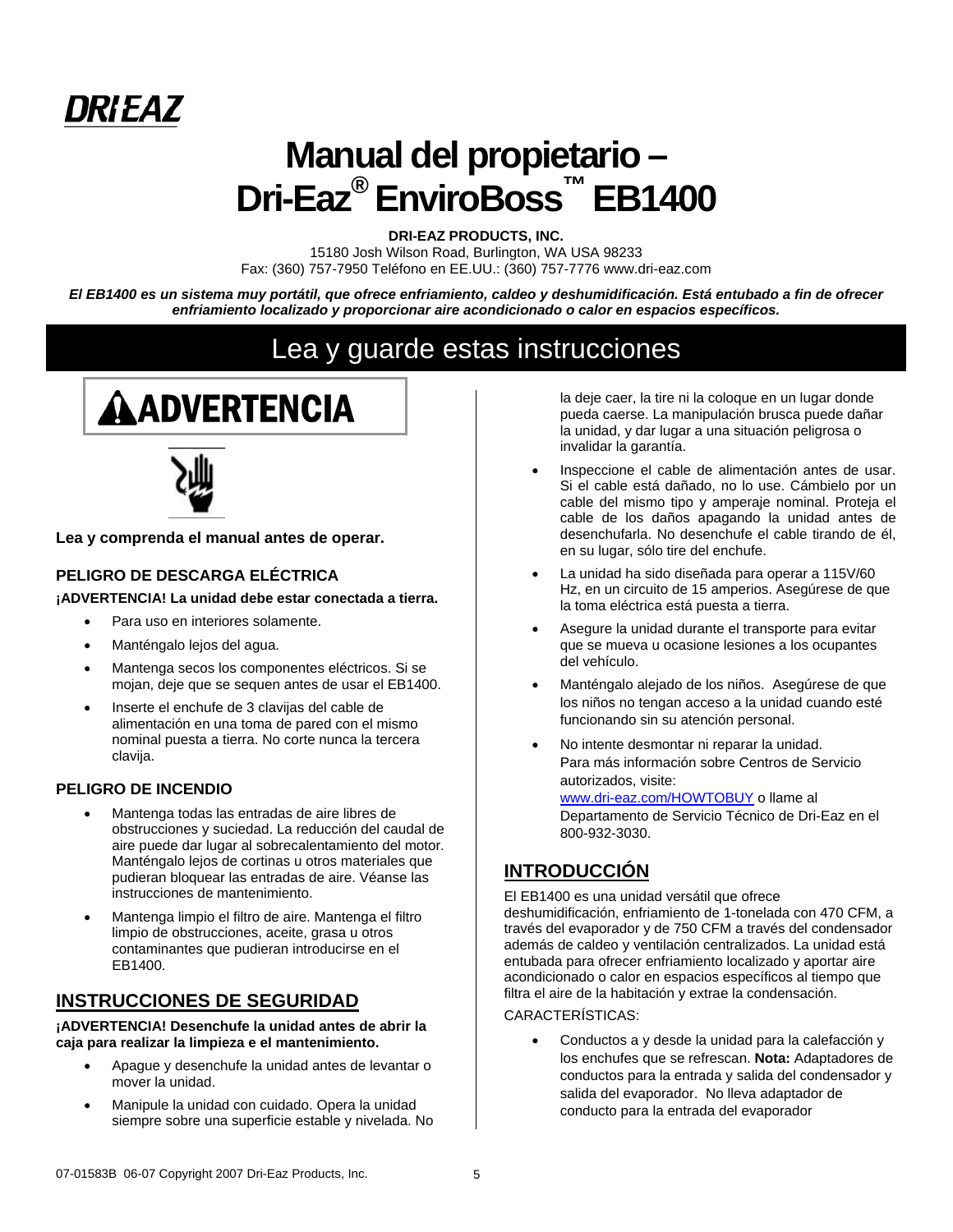- El sistema de enfriamiento deshumidifica mientras calienta o enfría
- Tamaño uniforme de los conductos de 8 pulgadas para todas las salidas
- Control digital de temperatura
- Anillos y alojamientos de conductos rotomoldeados y duraderos
- Ruedecillas para facilitar el transporte

# **IDENTIFICACIÓN DE PIEZAS**

(Se muestran a continuación)



# **FUNCIONAMIENTO**

### **CÓMO EMPEZAR**

### COLOCACIÓN:

Para refrescarse o calentar, coloque por lo menos un EB1400 por sitio.

- 1. Coloque la unidad en una superficie nivelada.
- 2. Cerciórese de que el interruptor del sistema esté fijado a apagado, después cable eléctrico del enchufe en un enchufe puesto a tierra 115v estándar.
- 3. Ajuste los controles digitales de temperatura necesarios para que funcione (véase abajo).
- 4. Antes de dejar la unidad desatendida compruebe que funciona correctamente. No mueva ni transporte el EB1400 mientras esté funcionando o enchufado.

#### RANGO OPERATIVO

El rango operativo recomendado es entre 60° - 115° F. El EB 1400 no funcionará correctamente cuando la temperatura ambiente se encuentre fuera de este rango.

#### DURACIÓN DEL CICLO Y PROTECCIÓN DEL COMPRESOR

El termóstato EB1400 incluye una función automática de protección del compresor para evitar que se produzcan daños al sistema de enfriamiento debidos a ciclos cortos. Este termóstato incluye un retardo automático de cinco minutos después de desconectar el sistema de enfriamiento para proteger al compresor. Esta función de protección también está presente mientras la unidad está funcionando con aplicaciones de calefacción.

#### **Notas Importantes:**

- Si la unidad pierde potencia o se desenchufa durante el funcionamiento, el operador DEBE esperar 5 minutos antes de volver a enchufar la unidad o arriesgarse a dañar el compresor o a que se dispare el disyuntor de la unidad.
- Coloque siempre el interruptor del sistema en la posición APAGADO antes de desenchufar la unidad.
- Si el ajuste del sistema se ajusta durante el funcionamiento la unidad experimentará un retardo automático de 5 minutos antes de ponerse en marcha.
- Cuando cambie la unidad del modo de enfriamiento al de calefacción o viceversa, el operador debe ajustar también el punto de ajuste de la temperatura.

#### **PRUEBAS Y PROGRAMACIÓN DEL TERMOSTATO**

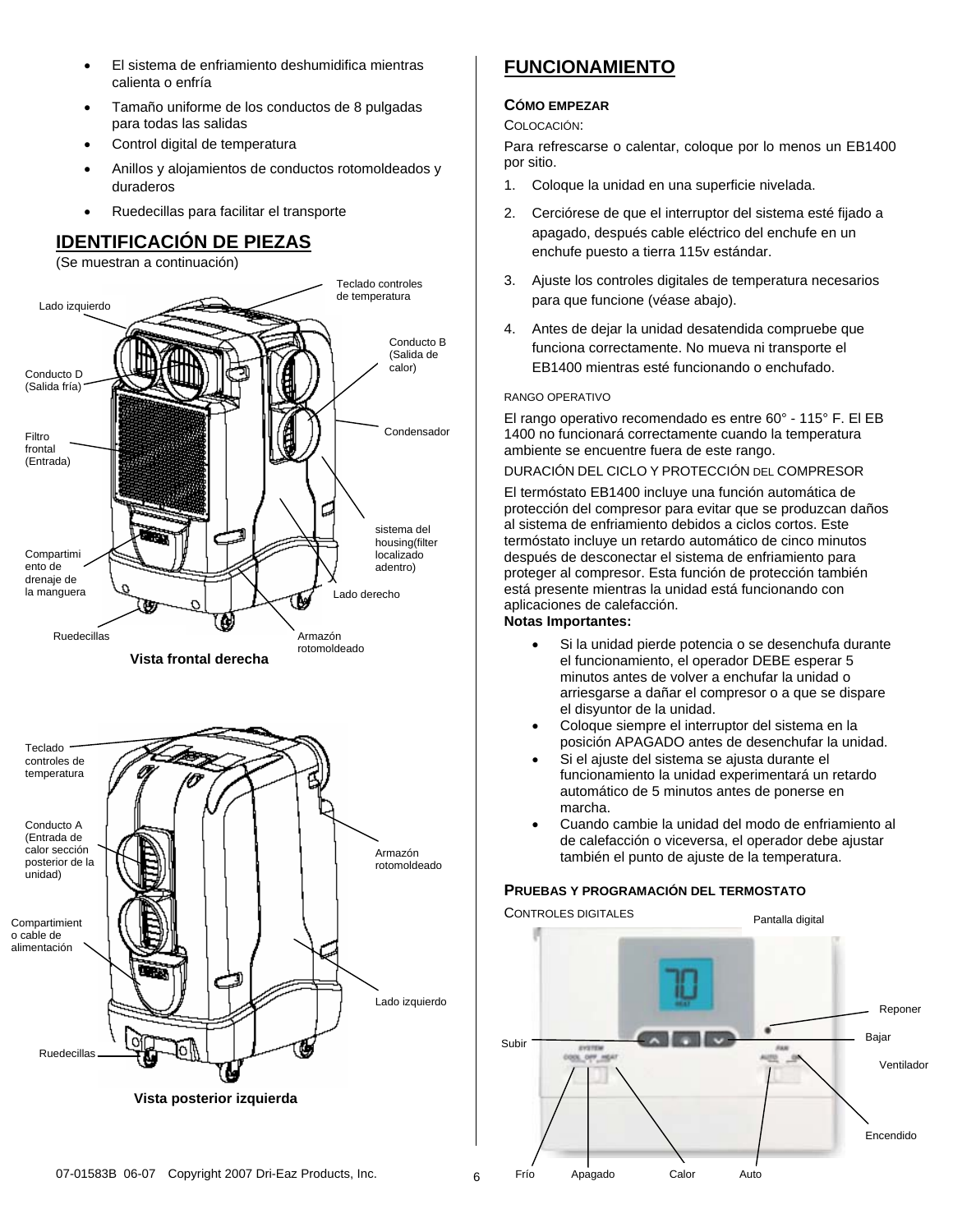#### **PRUEBAS DEL TERMOSTATO:**

- 1. Mueva el interruptor del sistema desde APAGADO a la posición del CALOR. Pulse el botón **^** en el teclado hasta que el ajuste de la temperatura sea al menos 3 grados más alto que la temperatura actual de la habitación. El sistema de caldeo debe iniciarse transcurridos varios segundos.
- 2. Coloque el interruptor del sistema en la posición APAGADO. El sistema de caldeo debe pararse transcurridos varios segundos en los sistemas normales de caldeo o enfriamiento. **Nota:** En los sistemas de enfriamiento debe de esperar 5 minutos hasta que expire la función de protección de ciclo corto del compresor, o pulse el botón REPONER para anular esta función durante las pruebas iniciales. Al pulsar el botón REPONER se borrarán los ajustes del programa introducidos por el usuario.
- 3. Coloque el interruptor del sistema en la posición FRÍO.
- 4. Presione el botón de v en el telclado numérico hasta que la temperatura del setpoint es un mínimo 3 grados de más baja que la temperatura ambiente actual. El sistema de enfriamiento debe comenzar dentro de varios segundos.
- 5. Ponga el interruptor del ventilador en la posición AUTO al usar el EB 1400.

#### **TEMPERATURA DETERMINADA QUE VE**

- 1. Pulse y mantenga pulsado el botón **^** o **v**. Se mostrará el ajuste de temperatura actual en el lugar de la temperatura actual de la habitación, y aparecerá el indicador AJUSTE.
- 2. La pantalla volverá al modo normal de funcionamiento al soltar los botones **^** o **v**. El indicador AJUSTE se apagará, indicando que la temperatura actual mostrada en la pantalla es la temperatura de la habitación. Pulsando continuamente el botón **^** o **v** durante 3 segundos o más permitirá que el usuario cambie el ajuste actual de temperatura (Véase cambiar el ajuste de temperatura, abajo).

#### **CAMBIAR EL AJUSTE DE TEMPERATURA**

- 1. Pulse y mantenga pulsado durante 3 segundos el botón **^** o **v**. Toda la pantalla parpadeará una vez y el indicador AJUSTE parpadeará de forma constante. Suelte el botón **^** o **v** y vuelva a pulsar el botón **^** o **v** según lo desee para ajustar la temperatura.
- 2. La pantalla volverá al modo normal de funcionamiento después de 5 segundos.
- 3. El indicador AJUSTE apagará la pantalla, indicando que la temperatura actual en la pantalla es la temperatura de la habitación.

#### **INTERRUPTOR DE SEGURIDAD DE TEMPERATURA ALTA**

Cuando el interruptor de selección está ajustado en CALOR, una función del software apaga la unidad inmediatamente si la temperatura de la habitación es superior a 93 °F (34 °C). Si la temperatura sube por encima de 99 °F (37 °C), el termostato apaga la unidad.

#### **MEMORIA NO VOLÁTIL**

En caso de un apagón, la función de memoria no volátil de esta unidad permite recuperar todos los ajustes. Cuando se reponga la potencia de CA después de un apagón, todos los ajustes se recuperan de la memoria y se reponen.

#### **REPONER EL TERMOSTATO**

La función reponer permite que el usuario reponga completamente el termostato a los ajustes de fábrica.

1. Para suprimir todos los ajustes introducidos, pulse el botón REPONER con suavidad, utilizando un clip o la punta pequeña de un lápiz.

2. Esto repondrá los valores preestablecidos del termostato y registrará todos los nuevos ajustes del interruptor manual para el funcionamiento correcto.

#### **INSTRUCCIONES PARA LOS CONDUCTOS DEL EB1400:**

CONDUCTO A: SALIDA FRÍA CONDUCTO B: SALIDA DE CALOR CONDUCTO D: ENTRADA DE CALOR

- CONDUCTOS: La unidad está entubada para ofrecer aire acondicionado o caldear espacios específicos.
- TAMAÑO DE LOS CONDUCTOS: Utilice conductos de 8 pulgadas de diámetro y asegúrelos con abrazaderas a los adaptadores de los conductos.
- CONDUCTO LATERAL: Cuando usar el conducto en el ducting lateral debe ser oblicuo funcionado fuera de puertas y de ventanas. Ponga la unidad en esquina y el conducto para arriba en ángulo en los azulejos del techo (no no directamente para arriba).
- CONDUCTOS RÍGIDOS: EL CONDUCTO A es necesario instalarlo rígido (en lugar de liso) y acoplarlo utilizando abrazaderas.

#### APLICACIONES (visite el EB1400 VTC en: http://www.dri-eaz.com/VTC/EB1400.html )

- ENFRIAMIENTO DE UN ÁREA INMEDIATA: El aire frío del conducto D (no entubado) enfriará la habitación generalmente.
- ÁREA DE CALOR: El conducto B aporta calor; es necesario entubarlo su canaliza aire caliente fuera de la habitación o para concentrar el calor en un área determinada. Si no se entuba fuera de la habitación, calentará el espacio inmediato.
- AIRE ACONDICIONADO NEUTRO: Para aire acondicionado neutro entubar tanto B (salida de calor) y A (entrada de calor) fuera de la estructura.
- DESHUMIDIFICAR: Enfriamiento localizado entubando la salida D. No es necesario entubar para deshumidificar el área en general.
- ENFRIAMIENTO LOCALIZADO: Para enfriar de forma localizada dirija el caudal de aire de la salida D a un área específica o entúbelo para enfriar de forma localizada.

#### **TRANSPORTE Y ALMACENAMIENTO**

1. Antes de transportar la unidad, mueva el adaptador de entubado del conducto B a la sección frontal o posterior de la unidad para evitar que se dañe. **Nota:** No exponga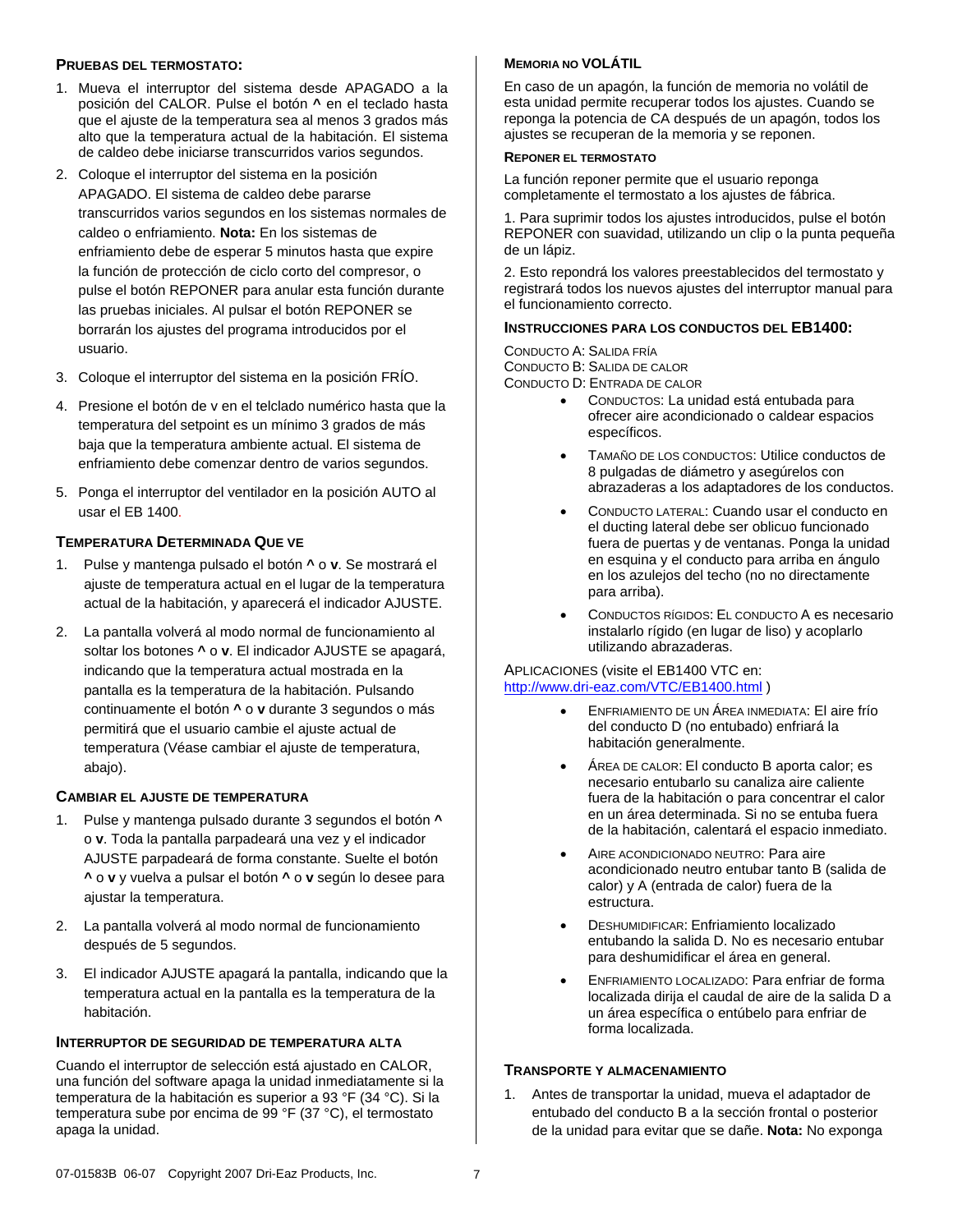el termostato a la humedad o lluvia cuando transporte la unidad en vehículos descapotados como una camioneta.

- 2. Para transportar la unidad en las escaleras o las superficies ásperas del excedente verticalmente en el Unimover o un carro de la mano, sostenga en lugar usando correas. **¡ADVERTENCIA!** Tome el cuidado al cargar la unidad en un carro de la mano; la unidad podía inclinar encima dando por resultado daños corporales. Coloque una correa alrededor de la tapa del EB 1400 y asegúrela al Unimover o dé siempre el carro antes de procurar levantar la unidad.
- 3. Almacene con el lado izquierdo de la unidad contra la pared y manténgala en posición vertical durante el transporte. Asegúrela en posición utilizando una correa. *¡AVISO!* Almacene la unidad de forma segura para evitar los daños por impacto a los componentes internos.

## **MANTENIMIENTO**

**¡ADVERTENCIA!** Apague y desenchufe la unidad antes de llevar a cabo cualquier procedimiento de limpieza o mantenimiento.

#### **ANTES DE CADA USO**

1. **Inspección del cable de alimentación** Inspeccione el cable de alimentación para saber si está cortado, deshilachado o dañado; no lo utilice si está dañado.

#### **MANTENIMIENTO SEMANAL**

#### 1. **Inspección del filtro frontal**

Retire los anillos de los adaptadores de los conductos de la salida D para quitar el filtro frontal y limpiarlo. Saque el filtro e inspecciónelo para comprobar que no esté dañado ni excesivamente sucio. Utilice un filtro 3M™ HAF limpio (abajo). Cambie el filtro cada cuatro meses o más pronto si fuera necesario. Para más información sobre piezas y servicio técnico póngase en contacto con su distribuidor local o con el Departamento de Servicio Técnico de Dri-Eaz, llamando al 800-932-3030 or (360) 757-7776.

#### 2. **Utilice un filtro 3M HAF limpio**

Utilice los filtros limpios de los 3M HAF de la subsistencia limpia de los filtros en la unidad siempre para guardar fuera del polvo y para proteger componentes internos. Filtro de vacío hasta 3 veces y reutilizaciones. Nota: Los dos filtros usados para la unidad son el mismo tipo pero diversos tamaños. Sea seguro que el tamaño apropiado está instalado.

#### **MANTENIMIENTO MENSUAL**

#### 1. **Inspección exterior**

Inspeccione los componentes exteriores y asegúrese de que están instalados correctamente. Observe cualquier ruido anormal de la unidad. Para más información sobre piezas y servicio técnico póngase en contacto con su distribuidor local o con el Departamento de Servicio Técnico de Dri-Eaz, llamando al 800-932-3030 ó (360) 757-7776.

#### 2. **Limpieza exterior**

Limpie la caja utilizando un paño húmedo. Devuelva el brillo original a la unidad utilizando un

limpiador/abrillantador para vinilo como los utilizados en los plásticos de los vehículos.

#### 3. **Inspección del filtro posterior**

Examine detrás filtra el segundo sistema de filtros está en la parte posteriora de la unidad en el lado del condensador y puede requerir solamente la limpieza periódicamente (cada 3-6 meses dependiendo de la limpieza del aire canalizado o dibujado dentro de la entrada del condensor). Para tener acceso a estos filtros, utilice una llave de zócalo del 3/8"para quitar los 6 pernos que llevan a cabo la cubierta trasera en lugar. Si usted necesita ayuda adicional, entre en contacto con el departamento de servicio de Dri-Eaz en 800-932-3030 o (360) 757-7776.



#### **Localización Lateral Del Filtro Del Condensador**

#### ESPECIFICACIONES

| Modelo                             | F374                                                                                     |
|------------------------------------|------------------------------------------------------------------------------------------|
| Peso                               | 185 lb. (84,1 kg)                                                                        |
| Tamaño (AlxPxAn)                   | 45 x 25 x 31 pulg. (114,3 x<br>63,5 x 78,7 cm.)                                          |
| Consumo en amperios                | 11,7 amperios                                                                            |
| BTU (capacidad de<br>enfriamiento) | 10,120 BTU/h                                                                             |
| CFM                                | 470 corriente del aire del<br>condensador de la corriente<br>750 del aire del evaporador |
| Potencia                           | 1265 W (1.695 CV)                                                                        |
| Filtro                             | Filtro 3M HAF                                                                            |
| Largo del cable                    | 20 pies (6,1 m.)                                                                         |
| Fabricación                        | Armazón rotomoldeado                                                                     |
| Seguridad                          | ETL enumeró a UL 474 y a<br>CSA C22.2 #92-1971                                           |

Las especificaciones están sujetas a cambio sin previo aviso.

Algunos valores pueden ser aproximados.

**PARA OBTENER PIEZAS Y SERVICIO TÉCNICO, LLAME A SU DISTRIBUIDOR LOCAL** Departamento de Servicio Técnico de Dri-Eaz, llamando al 800-932-3030 ó (360) 757-7776. www.dri-eaz.com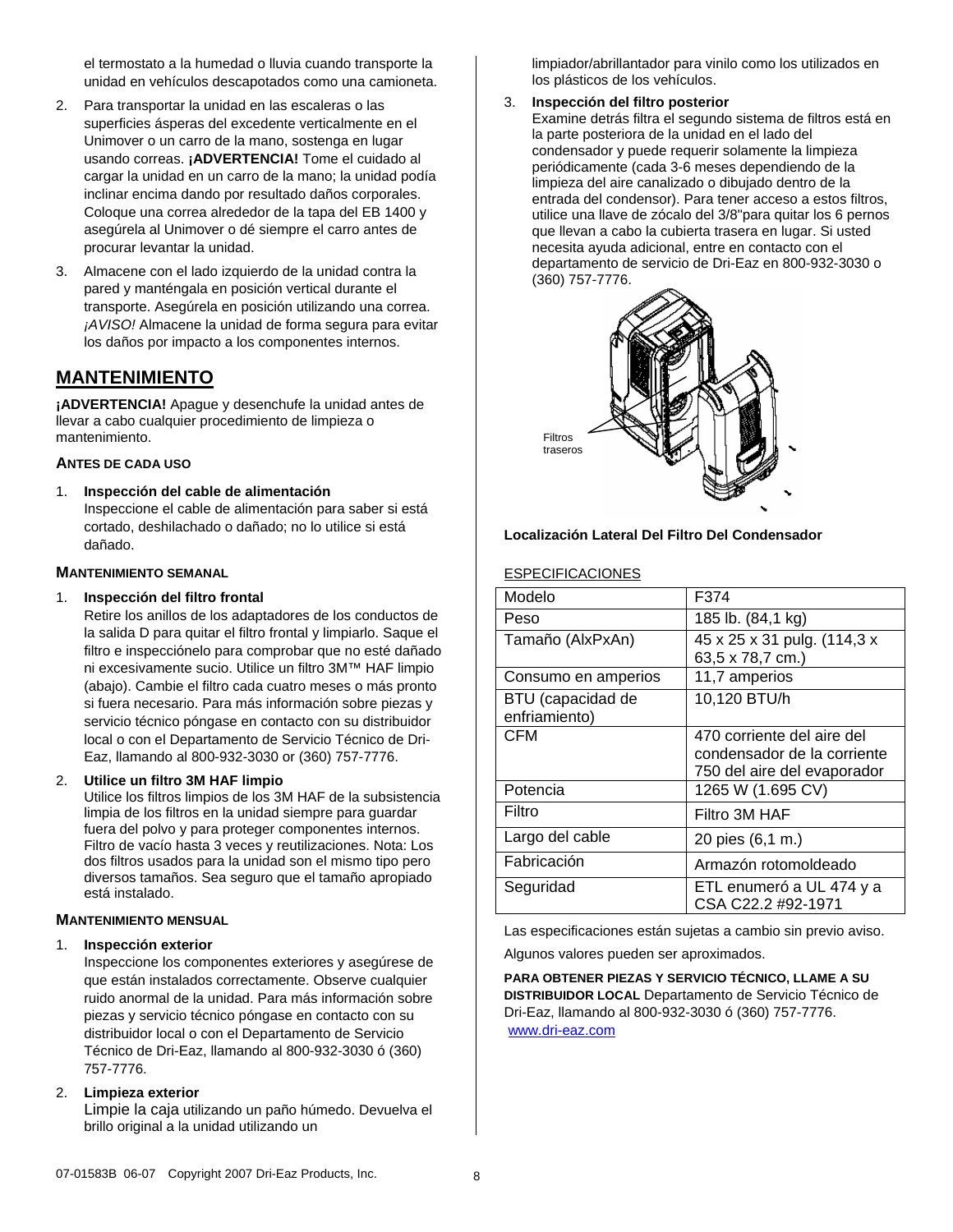# *DRIEAZ* **Manuel du propriétaire Dri-Eaz® EnviroBoss™ EB1400**

**DRI-EAZ PRODUCTS, INC.** 

15180 Josh Wilson Road, Burlington, WA USA 98233 Fax: (360) 757-7950 Téléphone US: (360) 757-7776 www.dri-eaz.com

*Le système EB1400, très facilement transportable, offre climatisation, chauffage et déshumidification. Canalisable, il répond aux besoins de climatisation ponctuelle et d'orientation de l'air conditionné ou de la chaleur vers des zones spécifiques.* 

# Veuillez lire et conserver ce mode d'emploi





**Lire et comprendre le manuel avant d'utiliser l'appareil.**

### **DANGER DE DÉCHARGE ÉLECTRIQUE**

#### **ATTENTION ! L'appareil doit être mis à la terre**

- Utiliser en intérieur uniquement.
- Tenir hors de l'eau.
- Maintenir les pièces électriques sèches. Au cas où elles seraient mouillées, les laisser sécher avant d'utiliser le système EB1400.
- Insérer la fiche à trois broches du cordon d'alimentation dans une prise électrique mise à la terre. Ne jamais couper la troisième broche.

#### **DANGER D'INCENDIE**

- Maintenir les prises d'air dégagées et dépourvues de poussière. Une circulation réduite de l'air peut entraîner la surchauffe du moteur. Tenir éloigné des rideaux, tentures et autres tissus pouvant bloquer les prises d'air. Voir les consignes d'entretien.
- Maintenir le filtre d'air propre. Maintenir le filtre sans engorgement, huile, graisse ou autres contaminants pouvant être attirés à l'intérieur de l'EB1400.

## **DIRECTIVES DE SECURITE**

**ATTENTION ! Débrancher l'appareil avant de l'ouvrir pour les opérations de nettoyage ou d'entretien**.

- Eteindre l'appareil et le débrancher avant de le soulever ou de le déplacer.
- Manipuler l'appareil avec précaution. Toujours utiliser l'appareil sur une surface stable et plane. Ne pas

lâcher ni jeter l'appareil et ne pas le placer sur une surface pouvant entraîner sa chute. Les mauvais traitements peuvent endommager l'appareil et créer des conditions dangereuses ou invalider la garantie.

- Inspecter le cordon d'alimentation avant d'utiliser l'appareil. Ne pas utiliser l'appareil si le cordon est endommagé. Le remplacer par un cordon de type et de tension identiques. Protéger le cordon en éteignant l'appareil avant de le débrancher. Toujours saisir la fiche (ne pas tirer sur le cordon) pour débrancher l'appareil.
- Cet appareil est concu pour fonctionner sur un circuit électrique de 115/60 Hz 15 ampères. S'assurer que la prise électrique est mise à la terre.
- Attacher l'appareil pendant le transport pour l'empêcher de glisser et de blesser les occupants du véhicule.
- Tenir l'appareil hors de portée des enfants. Tenir l'appareil hors de portée des enfants en l'absence de supervision.
- Ne pas tenter de démonter ou de réparer l'appareil. Vous pouvez contacter les centres de réparation agréés sur www.dri-eaz.com/HOWTOBUY ou appeler le service après-vente Dri-Eaz au 800-932-3030.

## **INTRODUCTION**

L'EB1400 est un appareil polyvalent assurant déshumidification, climatisation (1 tonne) avec 13,6 m3/min, à travers le vaporisateur et 21,0 m3/min à travers le condensateur ainsi que chauffage et ventilation orientés. L'appareil est canalisable pour répondre aux besoins de climatisation ponctuelle et d'orientation de l'air conditionné ou de la chaleur vers des zones spécifiques, tout en filtrant l'air de la pièce et en éliminant le condensat.

CARACTERISTIQUES :

Conduits à et d'unité pour le chauffage et les sorties de refroidissement. **Remarque :** Adaptateurs de conduits pour l'entrée et la sortie du condensateur et la sortie de l'évaporateur. Pas d'adaptateur de conduit pour l'entrée de l'évaporateur.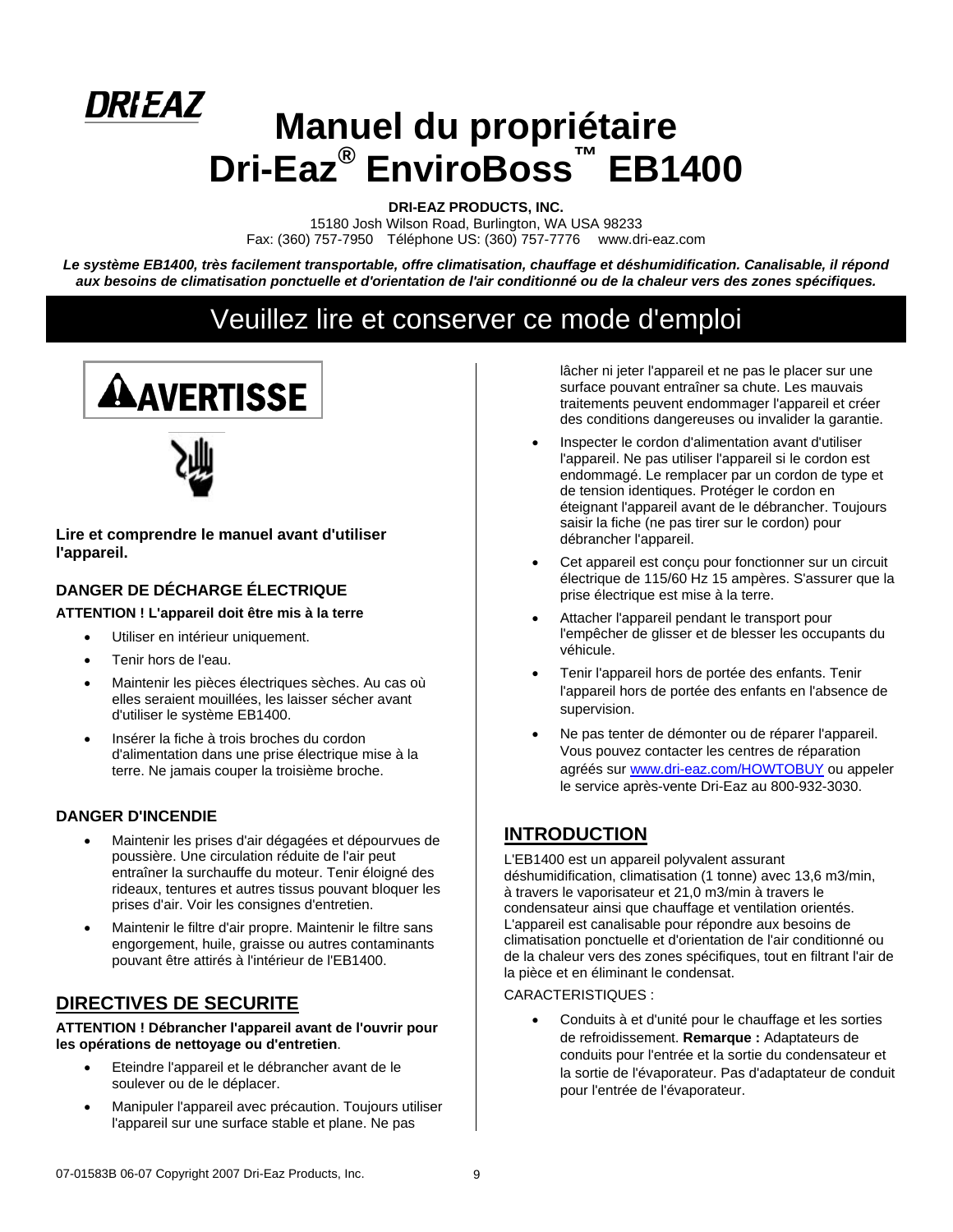- Système de réfrigération qui déshumidifie tout en chauffant ou refroidissant.
- Taille de tuyau uniforme (20,3 cm) pour toutes les sorties
- Réglage numérique de la température
- Bagues de conduits et boîtier rotomoulés durables
- Roulettes pour faciliter le transport

# **IDENTIFICATION DES PIECES**

(illustrées ci-dessous)



#### **Vue frontale et latérale droite**



 **Vue arrière et latérale gauche**

# **MODE D'EMPLOI**

#### **POUR COMMENCER**

#### EMPLACEMENT :

Pour se refroidir ou chauffer, placez au moins un EB1400 par pièce.

- 1. Posez l'appareil sur une surface plane.
- 2. Assurez-vous que le commutateur de système est placé à au loin, puis cordon de secteur de prise dans une sortie au sol par 115v standard.
- 3. Effectuez les réglages de température nécessaires (voir ci-dessous).
- 4. Assurez-vous du bon fonctionnement de l'appareil avant de le laisser sans surveillance. Vous ne devez ni déplacer ni soulever l'EB1400 lorsqu'il est allumé ou branché.

#### PLAGE DE FONCTIONNEMENT

La plage de fonctionnement recommandée se situe entre 60°et 115° F. L'EB 1400 ne fonctionnera pas correctement dans un environnement où les températures ne correspondent pas à cette plage.

TEMPS DE CYCLE ET PROTECTION DU COMPRESSEUR Le thermostat de l'EB1400 comprend un dispositif automatique de protection du compresseur pour éviter tout risque d'endommagement du système de refroidissement par cycle court. Ce thermostat entraîne automatiquement un retard de cinq minutes après arrêt du système de refroidissement pour protéger le compresseur. Cette protection est également présente lorsque l'appareil est utilisé pour le chauffage.

#### **Notes Importantes:**

- Si l'appareil est en perte de puissance ou est débranché en cours d'utilisation, l'opérateur DOIT attendre 5 minutes avant de le rebrancher. À défaut, le compresseur risque d'être endommagé ou le disjoncteur de l'installation risque d'être déclenché.
- Toujours mettre le sélecteur à la position d'arrêt (OFF) avant de le débrancher.
- Si les réglages du système sont modifiés en cours d'utilisation, l'appareil sera automatiquement retardé de 5 minutes avant le démarrage.
- Lors du basculement de l'appareil entre chauffage et climatisation ou inversement, l'opérateur doit régler la température de référence.

#### **ESSAI ET PROGRAMMATION DU THERMOSTAT**

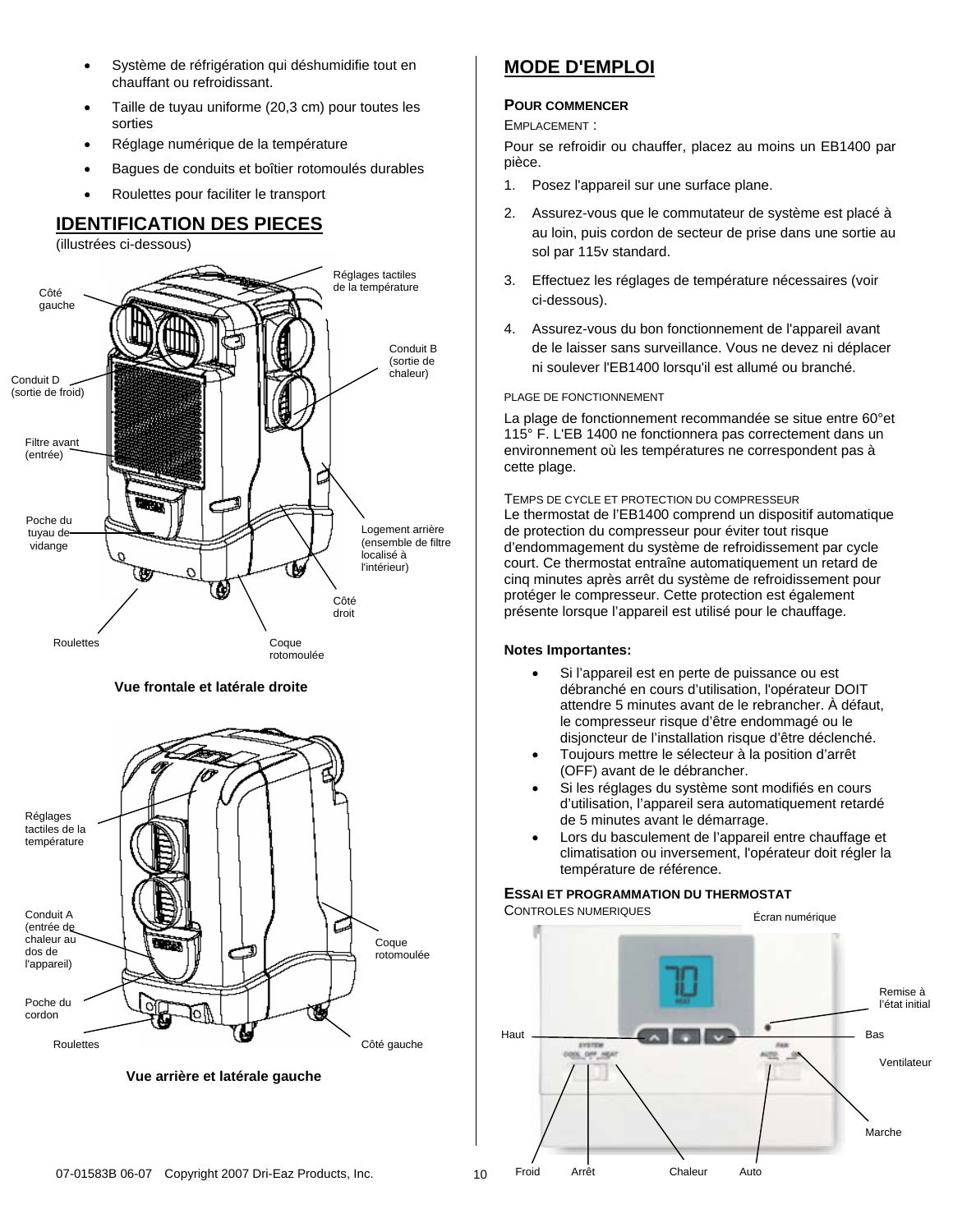#### **ESSAI DU THERMOSTAT :**

- 1. Appuyez sur la touche **^** jusqu'à ce que la température de consigne soit supérieure à la température ambiante actuelle d'au moins 3 degrés. Le système de chauffage devrait démarrer en quelques secondes.
- 2. Mettez le sélecteur à la position OFF. Le système de chauffage devrait s'arrêter en quelques secondes sur les systèmes de chauffage ordinaires ou les systèmes de climatisation. **Remarque :** avec les systèmes de réfrigération, vous devez attendre 5 minutes, correspondant à la période de protection automatique du compresseur contre les cycles courts, ou appuyer sur la touche RESET pour contourner cette fonction dans le cadre d'essais initiaux. Lorsque vous appuyez sur RESET, tous les paramètres du programme définis par l'utilisateur sont supprimés.
- 3. Mettez le sélecteur à la position COOL.
- 4. Appuyez sur la touche **v** jusqu'à ce que la température de consigne soit inférieure à la température ambiante actuelle d'au moins 3 degrés. Le système de climatisation devrait démarrer en quelques secondes.
- 5. Placez le commutateur de ventilateur dans la position AUTOMATIQUE en utilisant l'eb 1400

#### **LA TEMPÉRATURE RÉGLÉE DE VISIONNEMENT**

- 1. Appuyez sur la touche **^** ou **v** et maintenez-la enfoncée. La température de consigne actuelle sera affichée à la place de la température ambiante actuelle de la pièce, et l'indicateur SET sera affiché.
- 2. L'affichage retourne à son mode de fonctionnement normal lorsque les touches **^** ou **v** sont relâchées. L'indicateur SET s'éteint, indiquant que la température actuellement affichée correspond à la température ambiante. En continuant d'appuyer sur la touche **^** ou **v** pendant 3 secondes ou plus, l'utilisateur peut modifier la température de consigne actuelle (voir « Modifier la température de consigne » ci-dessous). **MODIFIER LA TEMPERATURE DE CONSIGNE**
- 1. Appuyez sur la touche **^** ou **v** et maintenez-la enfoncée pendant 3 secondes. L'affichage entier clignote une fois tandis que l'indicateur SET continue de clignoter. Relâchez la touche **^** ou **v** et appuyez de nouveau dessus selon les besoins, pour ajuster la température de consigne.
- 2. L'affichage retourne à son mode de fonctionnement normal après 5 secondes.
- 3. L'indicateur SET s'éteint, indiquant que la température actuellement affichée correspond à la température ambiante.

#### **INTERRUPTEUR DE SECURITE EN CAS DE HAUSSE DE TEMPERATURE**

Lorsque le sélecteur est sur HEAT, une fonction logicielle éteint automatiquement l'appareil si la température ambiante monte au-dessus de 34°C. Si la température monte au-dessus de 37°C, le thermostat éteint mécaniquement l'appareil.

#### **MEMOIRE NON VOLATILE**

En cas de panne de courant, la fonction de mémoire non volatile de cet appareil permet le rétablissement de tous les réglages. Lorsque le courant alternatif est rétabli après une coupure, tous les réglages sont récupérés de la mémoire et rétablis.

#### **REMISE DU THERMOSTAT A L'ETAT INITIAL**

La fonction Reset permet à l'utilisateur de remettre le thermostat à son état initial afin de rétablir les paramètres logiciels usine.

1. Pour supprimer tous les réglages saisis, appuyez doucement sur la touche RESET au moyen d'un trombone ou de la pointe d'un petit crayon.

2. Cela rétablira les valeurs par défaut de tous les paramètres du thermostat et enregistrera tous les nouveaux réglages des sélecteurs manuels pour un bon fonctionnement.

#### **CONSIGNES DE CANALISATION DE L'EB1400 :**

CONDUIT A : SORTIE DE FROID CONDUIT B : SORTIE DE CHALEUR

- CONDUIT D : ENTREE DE CHALEUR
	- TUYAUX : l'appareil est canalisable pour orienter l'air conditionné ou la chaleur vers des zones spécifiques.
	- TAILLE DES TUYAUX : utilisez des tuyaux de 20,3 cm de diamètre, serrés au moyen de brides sur les adaptateurs de conduits.
	- CONDUITS LATERAUX : Quand employer le conduit sur la canalisation latérale devrait être latéral couru hors des portes et des fenêtres. Mettez l'unité dans le coin et le conduit vers le haut sous un angle dans des tuiles de plafond (pas directement vers le haut).
	- TUYAUX RIGIDES : le conduit A nécessite un tuyau rigide (pas flexible sans armatures) fixé au moyen de brides.

#### APPLICATIONS (visitez l'EB1400 VTC à : http://www.dri-eaz.com/VTC/EB1400.html )

- CLIMATISATION DE LA ZONE IMMEDIATE : l'air froid soufflant du conduit D (sans tuyau) refroidit toute la pièce.
- CHAUFFAGE DE LA ZONE : le conduit B donne de la chaleur. Un tuyau est nécessaire pour envoyer de l'air chaud en dehors de la pièce ou pour orienter la chaleur sur une zone ciblée. Si la chaleur n'est pas canalisée en dehors de la pièce, elle chauffera l'espace immédiat.
- CLIMATISATION NEUTRE : pour une climatisation neutre, canalisez le conduit B (sortie de chaleur) et le conduit A (entrée de chaleur) en dehors de la structure.
- DESHUMIDIFICATION : climatisation ponctuelle avec déshumidification par canalisation de la sortie D. Aucune canalisation n'est nécessaire pour déshumidifier l'ensemble de la zone.